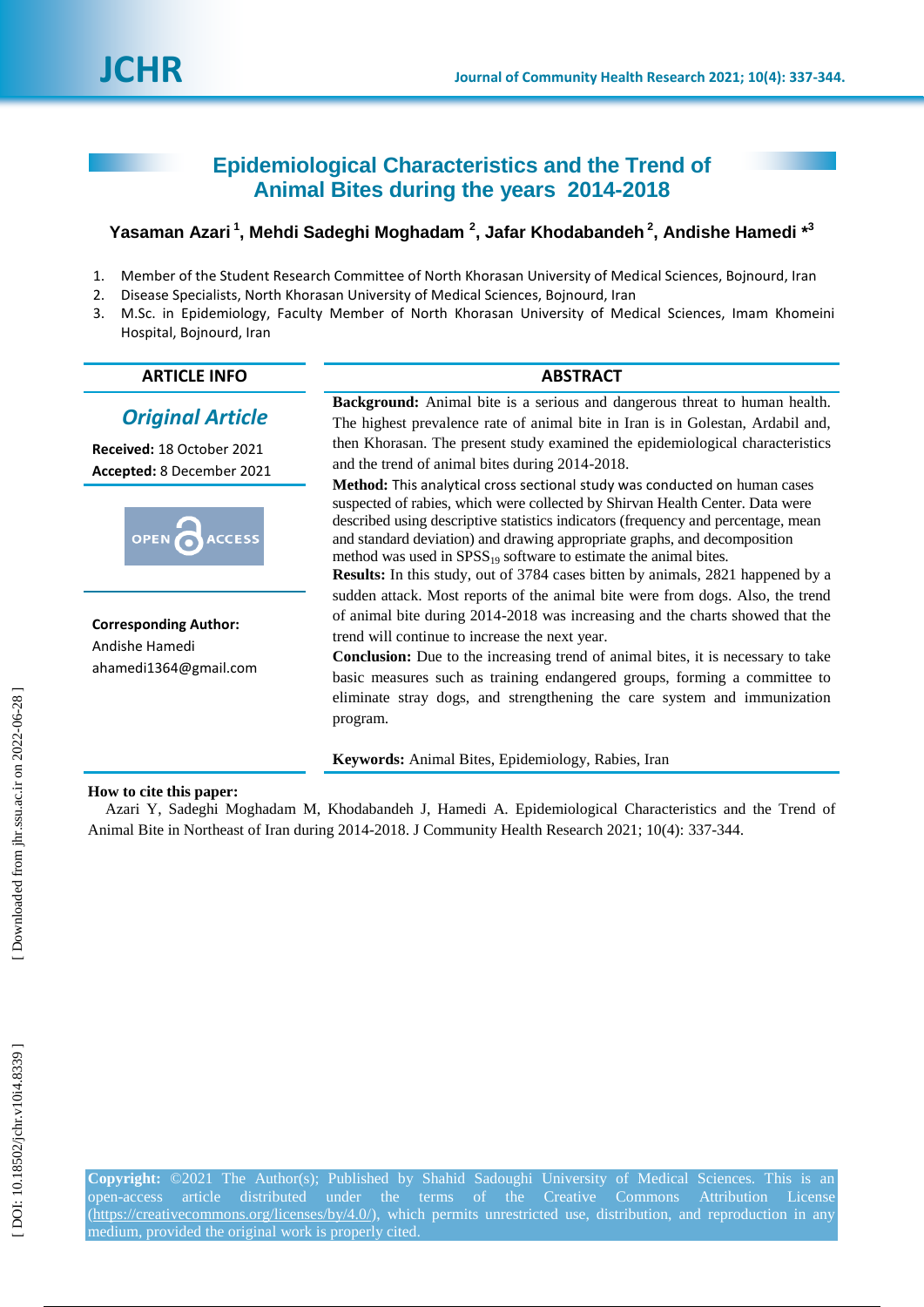# **Introduction**

Animal bite is a serious danger in human life. Some infections caused by animal bite, such as rabies, are fatal ( 1 ) . Rabies is a deadly viral disease that can be transmitted from animals to humans. The causative agent of rabies is a neurodegenerative virus of the Rhabdoviridae family and genus Lisa virus, which enters the body through contact with saliva through biting or grabbing, placenta, mucosal tissues and contaminated organs and organ transplants, in the muscles towards. In the muscles, it goes to the terminal nerves and begins to multiply . The mortality rate after the onset of clinical symptoms of rabies is 100%. It is an acute and fatal viral syndrome, often with irritating forms or paralytic syndrome, specific to wild and domestic carnivores. Humans and other warm -blooded mammals become infected accidentally through bite. Rabies epidemiology has two types: urban type that is spread by dogs and a few cases of cats, wild type whose reservoir is fox, wolf, weasel and raccoon(2).

There is no global estimate of the prevalence of animal bite, but according to WHO, more than 2.5 billion people are at risk of rabies, and approximately 10 million people receive rabies prevention treatment each year after the bite , and every year, about 50,000 to 60,000 deaths from rabies are reported worldwide, of which 31,000 are in Asia ( 3 ) . According to the Centers for Disease Control and Prevention, the highest prevalence rate of animal bite is in Golestan and Ardabil (503 -398 per 100,000 people) ( 4 ), which is followed by North Khorasan and Chaharmahal Bakhtiari (292 - 397 per 100,000 people) ( 5 ) . The trend of the study help s to predict and implement an intervention program to prevent and reduce animal bite, and accordingly, minimize the burden on the healthcare system.

In Shirvan, no study has been done on animal bites so far , and considering the increasing awareness of people about the dangers of animal bites in recent years and the increasing number of visits to receive the required treatments, analysis of data in relevant organizations, especially

regionally , can increase officials' knowledge of the epidemiology of animal bite. This study was designed with the aim of epidemiological study of animal bite and rabies in Shirvan to help identify people at risk and the seasonal pattern of animal bites , and plan for providing the required vaccine and serum.

# **Method**

This analytical cross sectional study was conducted on human cases suspected of rabies, which were collected by Shirvan Health Center . It was presented to the research ethics committee and approved with the number IR.NKUMS.REC.1397.123. Raw data about the files of these cases, such as patient -related factors (age, sex), time -related factors (month, year, season) were collected from Shirvan Health Center and classified. Information on the type of animal bite, the fate and the status of them were also extracted from Shirvan Health Center .

### **Statistical analysis**

Data were described using descriptive statistics indicators (mean , standard deviation, percentage and ratio). Also, Chi -square test was used to show the relationship between demographic variables and animal bite. Partial Autocorrelation function (PACF) and Autocorrelation function (ACF) plots were used to measure correlation. PACF and ACF plots were used to identify the possible pattern in order to investigate the trend. Three criteria were used to measure the accuracy of the model: mean absolute deviation (MAD), mean squared deviation (MSD), and mean absolute percentage error (MAPE). For all the three criteria, smaller values usually indicate d a more appropriate model. Multiplicative Decomposition method was used to estimate the animal bite trend. Because, first, the data were numerical and not normal, and second, the data were statistically collected with respect to the seasons of the year, which may have a seasonal trend , and the correlation of observations within each season would affect the estimation of their standard coefficients and deviations. All statistical analysis were done in SPSS version 19 and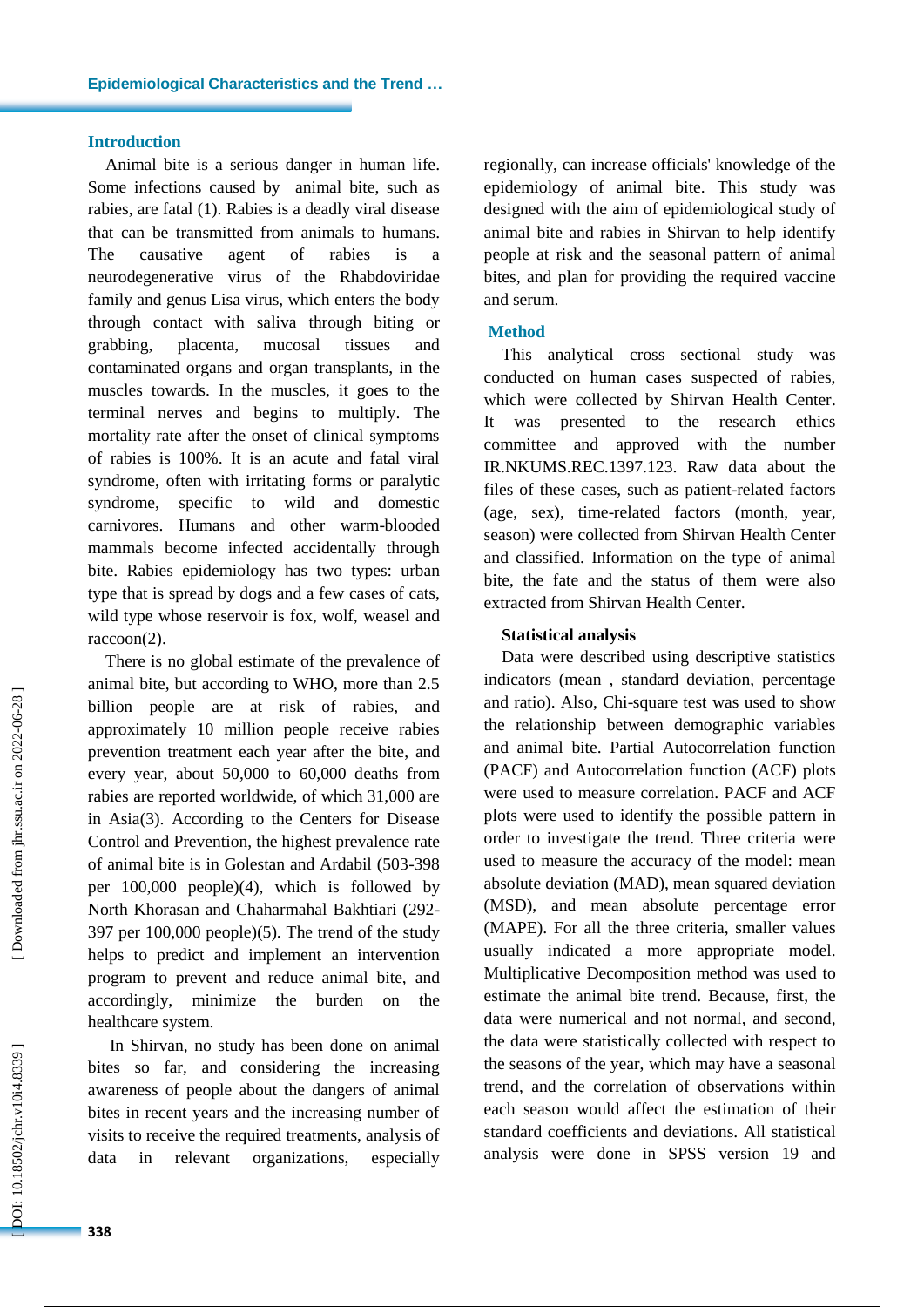significant level was considered 5 %.

#### **Results**

In this study, 3784 people who suffered from animal bites during 2014 -2018 were studied. In general, the number of animal bites was 2689(71.1% ) in men , and 1095(28.9% ) in women, which is almost three times more in men  $(p<0.05)$ . The mean and standard deviation of the age of the subjects were  $20.1 \pm 34.12$  years old. Furthermore, 984 individuals (26% ) lived in urban areas and

2779(73.4% ) lived in rural areas. Regarding the season, the highe r percentage of animal bite was 1110 individuals (29.3% ) in summer , and 817(21.6% ) in autumn respectively (p<0.05). Also, most cases of animal bites with respect to months in these 5 years were related to July , and then August , and the lowest was related to December (p<0.05). The trend of animal bite during 2014 - 2018 based on the season is shown in figure 1.



**Figure 1 .** Seasonal Trend of Animal Bites during 2014 -2018

In terms of the cause of the incident, out of 3784 cases bitten by animals, 2821(74.6) cases happened by a sudden attack. Most reports of animal bites were from dogs.

According to the extracted data , the limb most frequently involved was the lower limb, which occurred in 64.2% of cases, and the lowest frequency was related to the head and face. Also, most animal bites occurred before 12 noon. The characteristics of the variables examined are shown in table 1.

In general, the number of animal bite in men

was 2689(71.1%) and in women, 1095(28.9%). The distribution of animal bites and the incidence over the period 2014 -2018 in every hundred thousand people is shown in table 2 by gender. During the years 2014 to 2018, we saw an increasing trend of animal bites (Table 2) .

PACF and ACF diagrams were used to measure correlation for detecting a possible pattern, as shown in figures 2 and 3.

Forecast of the Animal Bite Time Series showed in figure 4.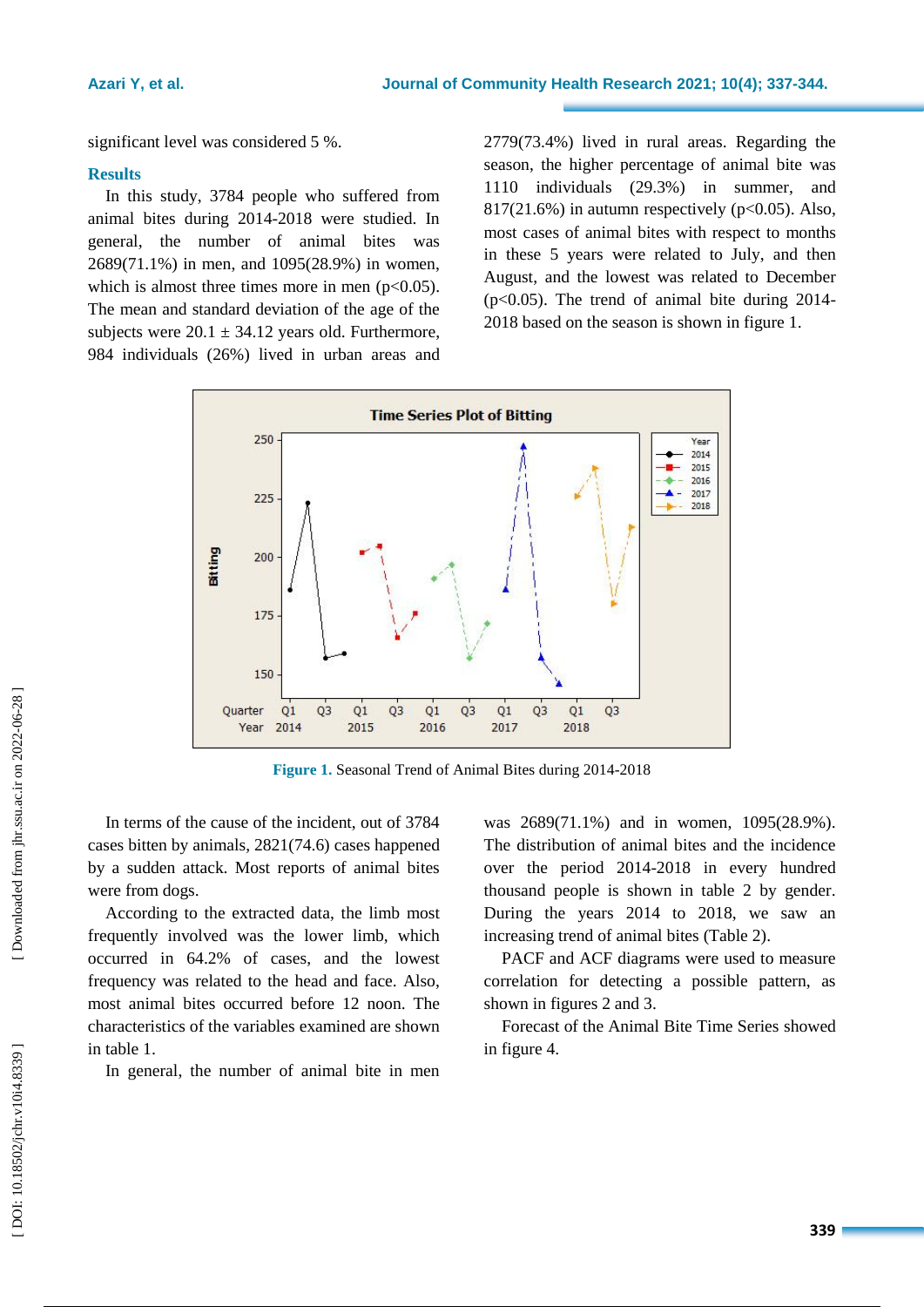۰

| <b>Variables</b>      |                 | $M \pm SD$       |
|-----------------------|-----------------|------------------|
| Age                   |                 | $34.12 \pm 20.1$ |
| Frequency(percentage) |                 |                  |
| <b>Sex</b>            | Male            | 2689(71.1)       |
|                       | Female          | 1095(28.9)       |
|                       | Manual worker   | 738(19.5)        |
| Type of Job           | Housewife       | 885(23.4)        |
|                       | Student         | 811(21.4)        |
|                       | Farmer-Stockman | 56(1.5)          |
|                       | Driver          | 61(1.6)          |
|                       | Employee        | 134(3.5)         |
|                       | Stockman        | 155(4.1)         |
|                       | Farmer          | 398(10.5)        |
|                       | Child           | 196(5.2)         |
|                       | Vet             | 4(0.1)           |
|                       | Shepherd        | 114(0.4)         |
|                       | Unemployed      | 31(0.8)          |
|                       | Others          | 301(8)           |
| habitat               | Urban           | 984(26)          |
|                       | Rural           | 2779(73.4)       |
|                       | <b>Suburbs</b>  | 11(0.3)          |
|                       | Nomads          | 10(0.3)          |
| Days of the week      | Saturday        | 541(14.3)        |
|                       | Sunday          | 524(13.8)        |
|                       | Monday          | 542(14.3)        |
|                       | Tuesday         | 486(12.8)        |
|                       | Wednesday       | 531(14)          |
|                       | Thursday        | 582(15.4)        |
|                       | Friday          | 578(15.3)        |
| Season                | Spring          | 991(26.2)        |
|                       | Summer          | 1110(29.3)       |
|                       | Fall            | 817(21.6)        |
|                       | Winter          | 866(22.9)        |
| Month                 | April           | 317(8.4)         |
|                       | May             | 345(9.1)         |
|                       | June            | 329(8.7)         |
|                       | July            | 396(10.5)        |
|                       | August          | 362(9.6)         |
|                       | September       | 352(9.3)         |
|                       | October         | 280(7.4)         |
|                       | November        | 271(7.2)         |
|                       | December        | 266(7)           |
|                       | January         | 278(7.3)         |
|                       | February        | 270(7.1)         |
|                       | March           | 318(8.4)         |
| Time of occurrence    | <12             | 1607(42.5)       |
|                       | $12 - 16$       | 881(23.3)        |
|                       | 16-20           | 1047(27.7)       |
|                       | >20             | 249(6.6)         |
| Number of injuries    | 1               | 1854(49)         |
|                       | $\overline{c}$  | 1028(27.2)       |
|                       | 3               | 508(13.4)        |
|                       | $\overline{4}$  | 394(10.4)        |
| Injured limbs         | Lower limb      | 2428(64.2)       |
|                       | Upper limb      | 1095(28.9)       |
|                       | Head and face   | 51(1.3)          |

**Table 1 .** Characteristics of the Studied Variables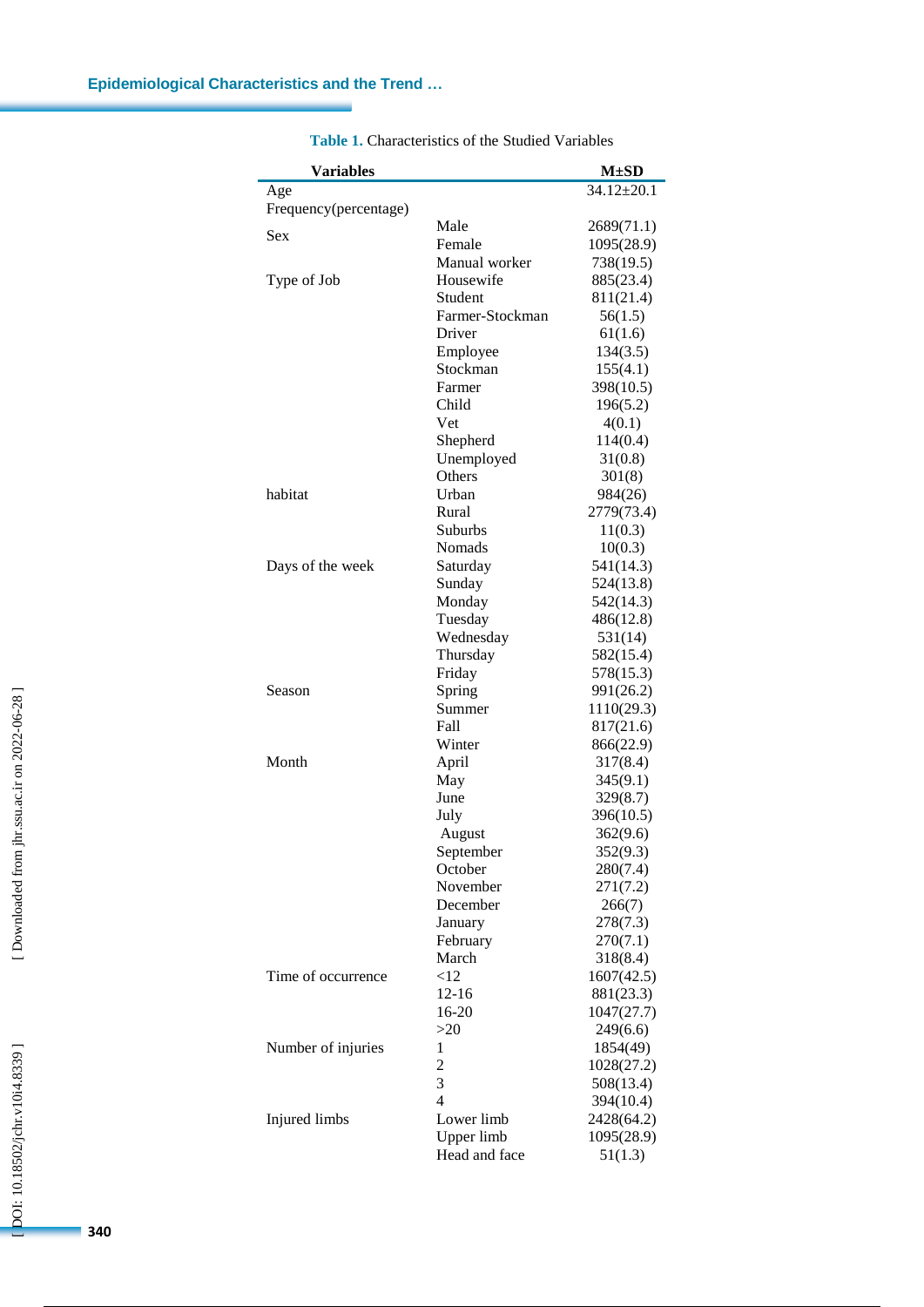| <b>Variables</b>         |                       | $M\pm SD$  |
|--------------------------|-----------------------|------------|
|                          | Back                  | 48(1.3)    |
|                          | Chest-abdomen         | 42(1.1)    |
|                          | The sides of the body | 23(0.6)    |
|                          | More than one limb    | 97(2.6)    |
| Animal type              | Dog                   | 3416(90.3) |
|                          | Donkey                | 82(2.2)    |
|                          | Cat                   | 218(5.8)   |
|                          | C <sub>ow</sub>       | 5(0.1)     |
|                          | Goat                  | 2(0.1)     |
|                          | Sheep                 | 6(0.2)     |
|                          | Jackal                | 24(0.6)    |
|                          | Hog                   | 7(0.2)     |
|                          | Horse                 | 5(0.1)     |
|                          | Wolf                  | 3(0.1)     |
|                          | Leopard               | 3(0.1)     |
|                          | Fox                   | 6(0.2)     |
|                          | Pig                   | 7(0.2)     |
| Description of the event | A sudden attack       | 2821(74.6) |
|                          | Playing               | 97(2.6)    |
|                          | Taking care of        | 180(4.8)   |
|                          | Harassing             | 480(12.7)  |
|                          | Feeding               | 194(5.1)   |
|                          | Defending             | 12(0.3)    |
| Vaccine history          | N <sub>0</sub>        | 3577(94.5) |
|                          | Yes                   | 207(5.5)   |

**Table 2.** Distribution of Animal Bites in Shirvan by Gender per 100,000 People during 2014 -2018

| <b>Population</b> |               |       | Number of animal bites |        |      |       | The incidence rate of animal bites |      |              |
|-------------------|---------------|-------|------------------------|--------|------|-------|------------------------------------|------|--------------|
| <b>Years</b>      | <b>Female</b> | Male  | Total                  | Female | Male | Total | Female                             | Male | <b>Total</b> |
| 2014              | 81987         | 83690 | 165677                 | 225    | 500  | 725   | 0.27                               | 0.59 | 0.43         |
| 2015              | 83697         | 85283 | 168980                 | 232    | 517  | 749   | 0.27                               | 0.60 | 0.44         |
| 2016              | 77819         | 79388 | 157207                 | 204    | 513  | 717   | 0.26                               | 0.64 | 0.45         |
| 2017              | 77234         | 79535 | 156869                 | 191    | 545  | 736   | 0.24                               | 0.68 | 0.46         |
| 2018              | 77380         | 79572 | 156952                 | 243    | 614  | 857   | 0.31                               | 0.77 | 0.54         |



Figure 2. Autocorrelation Function of Animal Bite in Shirvan during 2014-2018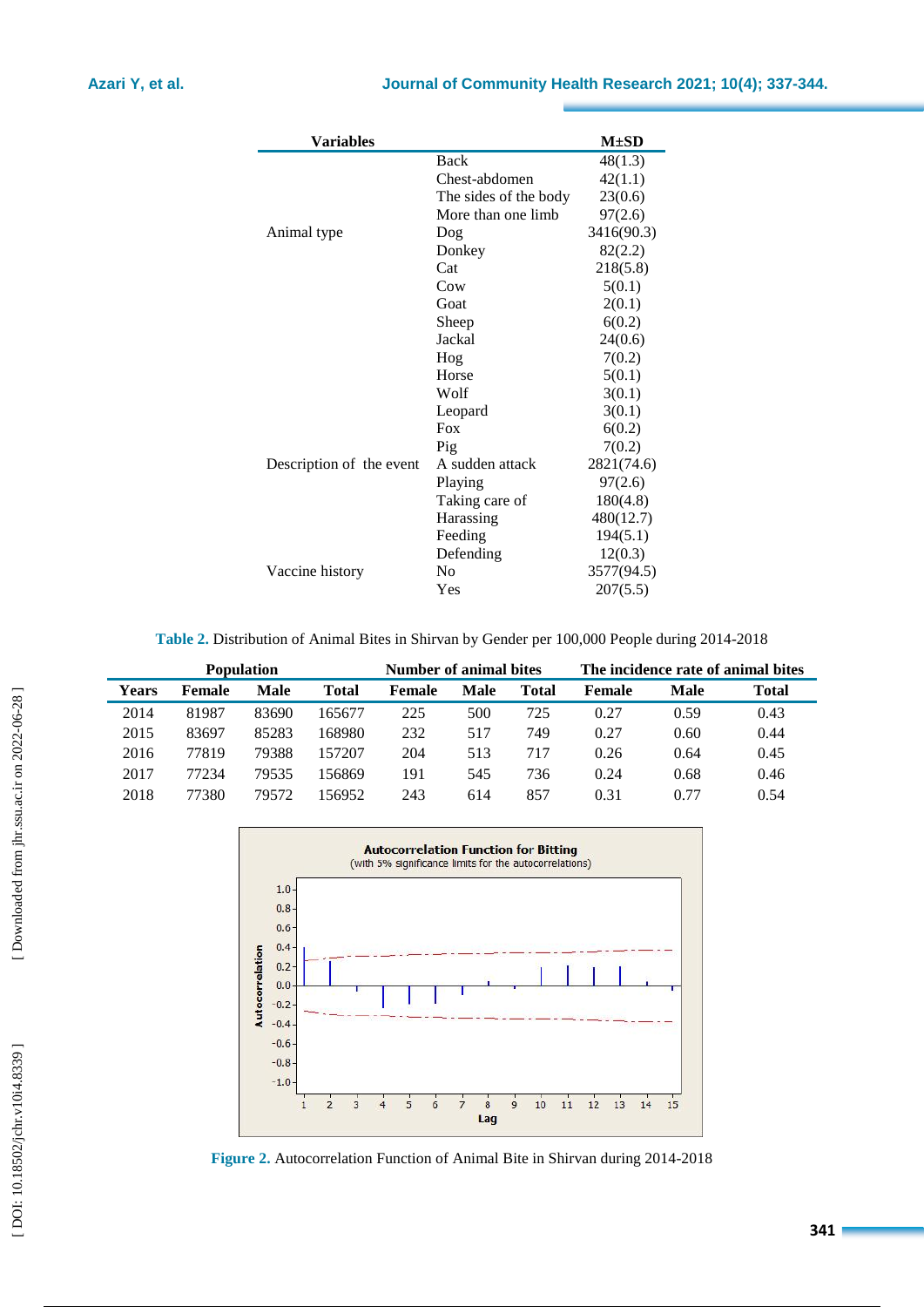

**Figure 3. Partial Autocorrelation Function of Animal Bite in Shirvan during 2014-2018** 



**Figure 4 .** Forecast of the Animal Bite Time Series Chart in 2019 Equation of animal bite process  $Yt = 57.96 + 0.169 * t$ 

Since the data were monthly, the next 12 months were predicted, and as can be se e n, the trend of animal bite during 2014 -2018 has been increasing , and the trend will continue to rise next year .

relationship between sex and occupation , and animal bite during 5 years, but there was a significant relationship between habitat and animal bite, which is shown in Table 3.

In the present study, there was no significant

| Table 3. The Relationship between Demographic Variables and Animal bites during 2014-2018 |  |  |
|-------------------------------------------------------------------------------------------|--|--|
|-------------------------------------------------------------------------------------------|--|--|

| <b>Variables</b> |                     | 2014      | 2015      | 2016      | 2017      | 2018      | <b>P-value</b>          |
|------------------|---------------------|-----------|-----------|-----------|-----------|-----------|-------------------------|
| <b>Sex</b>       | Male                | 500(69)   | 517(69)   | 513(71.5) | 545(74)   | 614(71.6) | 0.16                    |
|                  | Female              | 225(31)   | 232(31)   | 204(28.5) | 191(26)   | 243(28.4) |                         |
| Habitat          | Urban               | 83(11.4)  | 217(29)   | 202(28.2) | 240(32.6) | 242(28.2) | ${<}0.001$ <sup>*</sup> |
|                  | Rural               | 642(88.6) | 532(71)   | 515(71.8) | 496(67.4) | 615(71.8) |                         |
| Job type         | Governmental        | 323(44.6) | 335(44.7) | 331(46.2) | 342(46.5) | 356(41.5) |                         |
|                  | Free                | 296(40.8) | 293(39.1) | 278(38.8) | 270(36.7) | 351(41)   | 0.44                    |
|                  | Stockman and farmer | 106(14.6) | 121(16.2) | 108(15.1) | 124(16.8) | 150(17.5) |                         |
|                  |                     |           |           |           |           |           |                         |

\* Significance level 0.05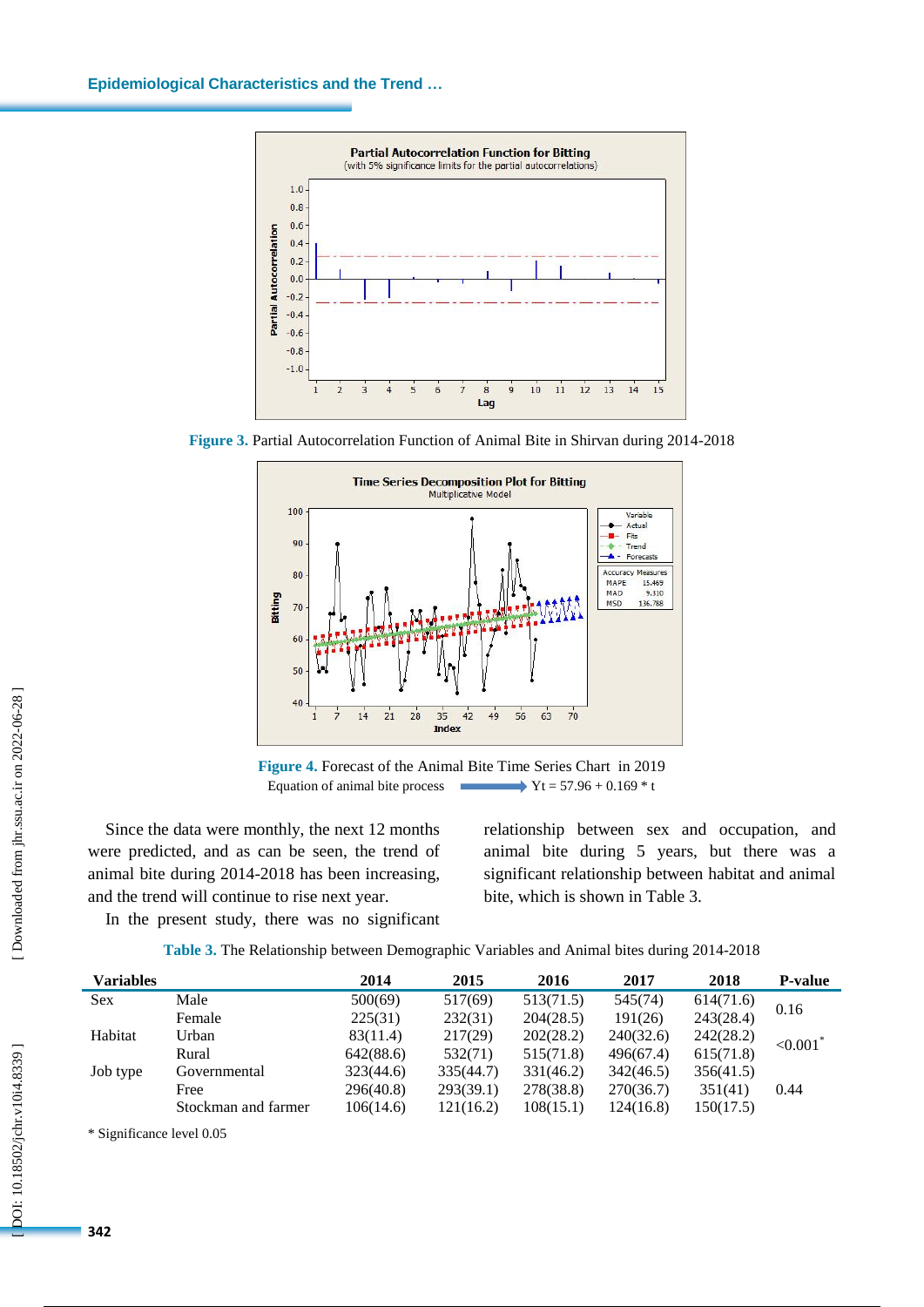# **Discussion**

During this study, the epidemiological trend of animal bite (rabies) in Shirvan was investigated. The results of the study showed an increasing trend of animal bite during 2014 -2018. However, the reason for this increase could be population growth, increasing public awareness of the dangers of animal bite, reports and increase of the healthcare centers.

According to the results, the number of animal bite in men was 71.1 percent , and in women 28.9 percent, which is consistent with similar studies conducted by Karbayar et al.(6), Nasab et al.(7). It can be argued that men are more likely to be in contact with animals because of their job, and social and economic status.

In this study, the jobs of the bitten people were also examined. The results showed that housewives, workers , and then students , are more at risk of bites, respectively. In a study conducted by Mohammadi et al. it was reported that the self-employed and the students are more likely to be bitten, and the results were consistent with this study ( 8 ).This can indicate that in Shirvan, housewives are exposed to animal bite due to their participation in animal husbandry and agricultural activities in villages and economic activities in cities, and consequently their presence outside the home. Most cases of animal bites occurred in rural areas at 73.4% , followed by urban areas at 26%, which is consistent with some studies ( 4, 9 ) . It was also shown that there was a significant relationship between rural life and animal bite  $(P<0.001)$ . The reason for this can be related to the more frequent contact of the villagers with the animals due to their working conditions (agriculture and animal husbandry) , protecting the m from herds and houses , and having more space for keeping animals.

According to the seasonal distribution, the highest number of animal bites is related to summer 29.3% and July , and the lowest is related to autumn 21.6% and December. Because people are more engaged in agricultural activities and animal husbandry in summer, they are more likely to be bitten by animals. Seasonal distribution in different studies varies according to different climatic conditions. For example, in a study

conducted by Moghadam et al., The highest number of animal bite s regarding dog s were reported in spring and June, and the lowest in winter and January(10).

In terms of the anatomical location of the injury, most of the bites occurred in the lower limb 64.2% and the fewest occurred in the head and face, which is consistent with the study by Maleka et al.(11). But in the study by Ghasemi et al. , the upper limb was 25.2% and the lower one was 24.3%, which is not consistent with the present study (12 ) .

In this study, most cases of animal bites occurred by dogs (90.3%), which is consistent with the study by Ghafouri et al . (13 ), Mohammadi ( 8 ) and Fayyaz et al . (14 ). In the present study, the most common case of the incident was reported as a sudden attack, which is in line with the study conducted by Moghaddam et al . (10 ) . One of the limitations of this study was the use of available data, which limited access to many variables. But by trying, and following and reviewing all the offices, information was extracted and the time trend was forecasted .

## **Conclusion**

Since the trend of animal bite cases in Shirvan is increasing, it seems necessary to take basic measures, such as raising awareness of high risk groups about animal bites and taking prevention and treatment measures by health centers, especially washing right after the animal bite , and steps should be taken to collect stray dogs.

# **Acknowledgment**

We consider it our duty to appreciate Shirvan Health Centerthat helped us in this research.

This research was approved with ethics committee code IR.NKUMS.REC.1397.123 in North Khorasan University of Medical Sciences.

# **Conflict of interests**

The authors declare no conflict of interests for this study.

# **Author's contribution**

All authors contributed to this project and article equally. All authors read and approved the fainal manuscript.